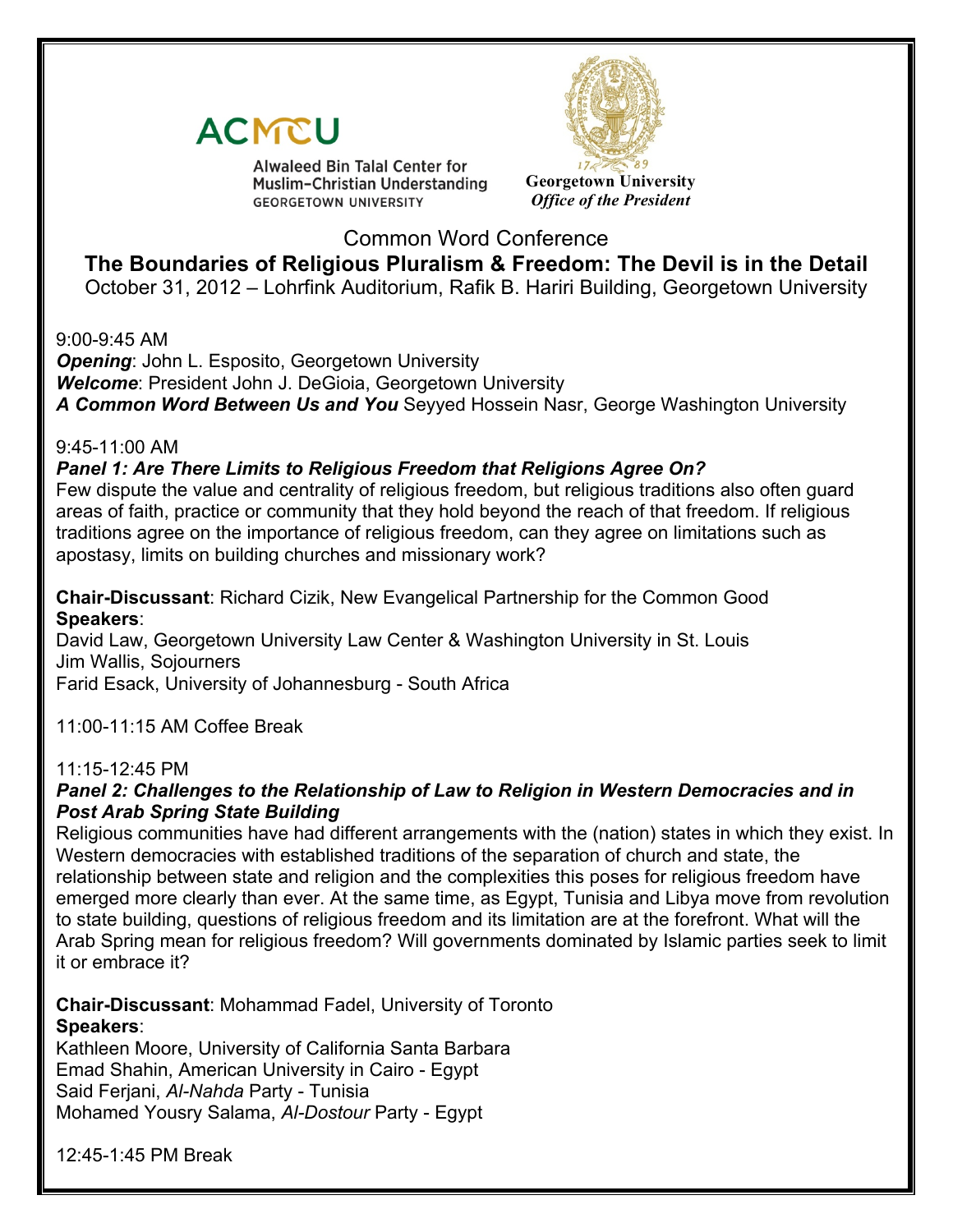#### 1:45-3:15 PM

### *Plenary: The Challenge of Religious Pluralism in Christian-Muslim Relations: The Arab Spring, Nigeria and Malaysia*

However different, Muslim countries from emerging democracies in Egypt and Tunisia to the governments of Nigeria and Malaysia face the issue of guaranteeing equality of citizenship amidst religious, ethnic and regional diversity. What are the key issues and the way forward?

**Chair-Discussant**: Chris Seiple, Institute for Global Engagement **Speakers**:

Cardinal Theodore McCarrick, Archbishop of Washington Emeritus Zainah Anwar, Sisters in Islam - Malaysia His Eminence Mustafa Ceric, Grand Mufti - Bosnia and Herzegovina The Most Rev. Josiah Idowu-Fearon, Kaduna Diocese (Anglican Communion) - Nigeria

3:15-3:30 PM Coffee Break

3:30-4:45 PM

*Panel 3: Gender & Religious Freedom in Christian-Muslim Relations*

Do gender issues (for example: hijab, shariah, family laws, education) create obstacles for multi-faith understanding and relations?

**Chair-Discussant**: Tamara Sonn, College of William & Mary **Speakers**: Dalia Mogahed, Gallup Center for Muslim Studies Alfred Raouf, *Almasry Alhurr* ("The Free Egyptian") Movement - Egypt Merve Kavakci-Islam, Howard University